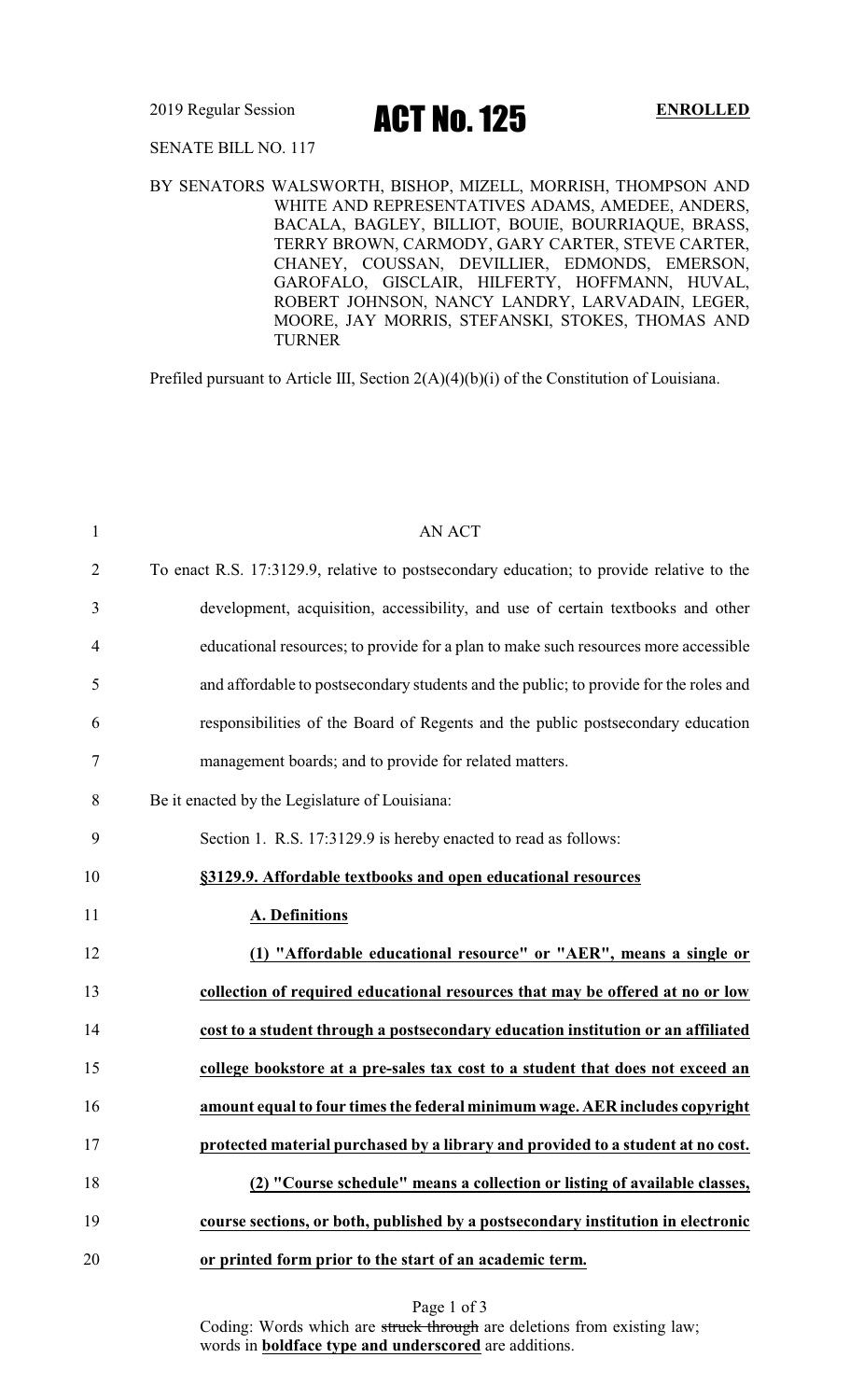### **SB NO. 117 ENROLLED**

| $\mathbf{1}$   | (3) "Open educational resource" or "OER" means a teaching, learning,                          |
|----------------|-----------------------------------------------------------------------------------------------|
| $\overline{2}$ | or research resource that is in the public domain or has been released under an               |
| 3              | intellectual property license that permits the free use, adaptation, and                      |
| $\overline{4}$ | redistribution of the resource by any person. The term may include full course                |
| 5              | curricula, course materials, modules, textbooks, media, assessments, software,                |
| 6              | and any other tools, materials, or techniques, whether digital or otherwise, used             |
| $\overline{7}$ | to support access to knowledge.                                                               |
| 8              | B. Beginning in Fall of 2020, each public postsecondary education                             |
| 9              | institution shall:                                                                            |
| 10             | (1) Use a conspicuous symbol, logo, or other distinguishing feature to                        |
| 11             | highlight each course included in its course schedule that exclusively utilizes               |
| 12             | AER or OER course materials and ensure that these course materials comply                     |
| 13             | with the federal Americans with Disabilities Act of 1990 (42 U.S.C. 12101 et                  |
| 14             | seq.) and the federal Copyright Act of 1976 (P.L. 94-533). Nothing in this                    |
| 15             | Paragraph shall be construed to prohibit a postsecondary education institution                |
| 16             | from including other distinguishing features in its course schedule related to the            |
| 17             | cost of course materials.                                                                     |
| 18             | (2) Clearly communicate to students how to access AER and OER course                          |
| 19             | materials.                                                                                    |
| 20             | (3) Provide summary data as requested by the Board of Regents                                 |
| 21             | regarding courses that exclusively utilize AER and OER course materials.                      |
| 22             | (4) Publish the course schedule and any required textbooks which have                         |
| 23             | been reported to the institution on their website prior to opening course                     |
| 24             | registration, but not later than thirty days prior to the beginning of each                   |
| 25             | academic term, and provide this information to LOUIS: The Louisiana Library                   |
| 26             | Network, individual campus libraries, and other entities or programs as might                 |
| 27             | be specified by the Board of Regents.                                                         |
| 28             | Section 2. This Act shall become effective upon signature by the governor or, if not          |
| 29             | signed by the governor, upon expiration of the time for bills to become law without signature |
| 30             | by the governor, as provided by Article III, Section 18 of the Constitution of Louisiana. If  |

Page 2 of 3

Coding: Words which are struck through are deletions from existing law; words in **boldface type and underscored** are additions.